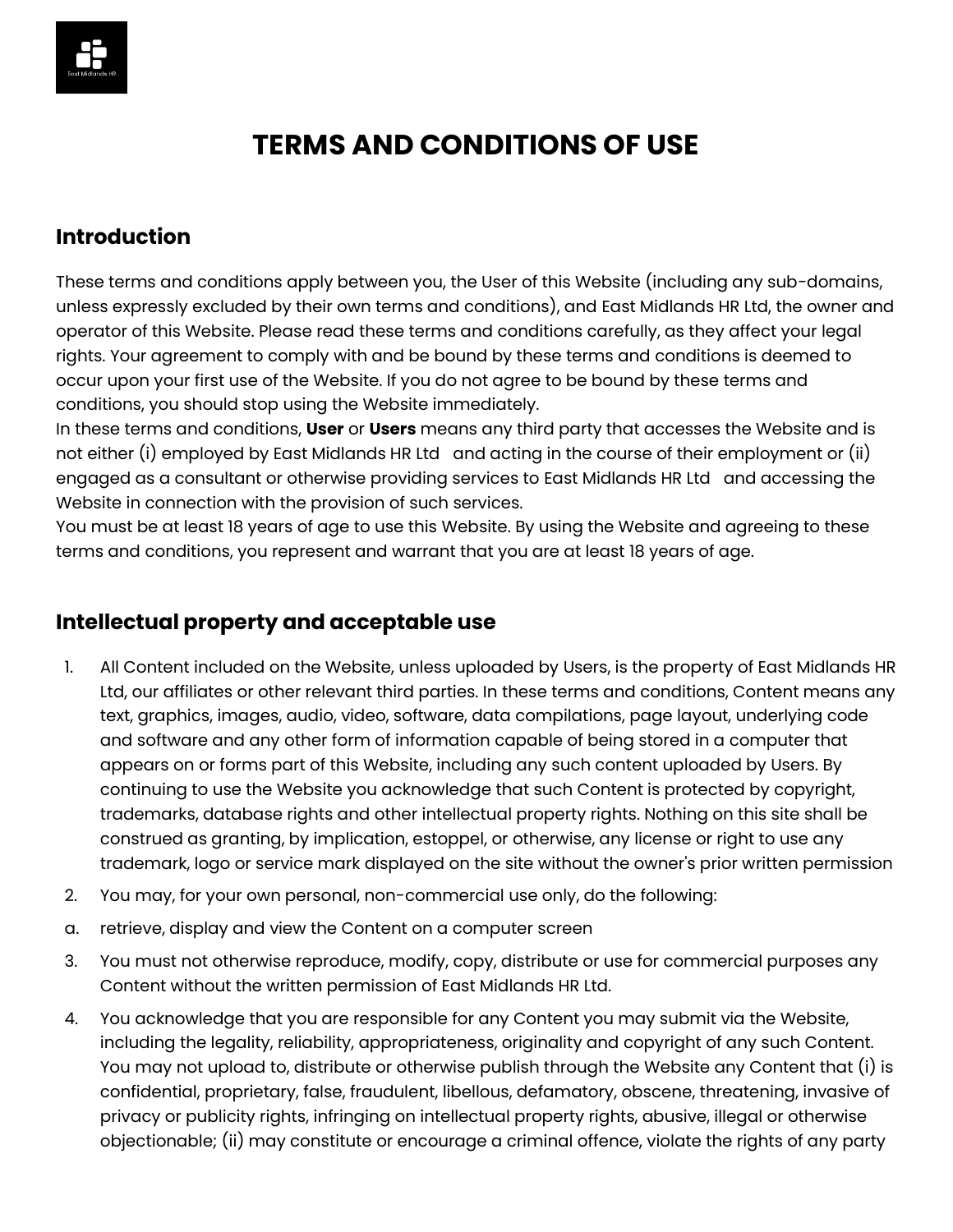

or otherwise give rise to liability or violate any law; or (iii) may contain software viruses, political campaigning, chain letters, mass mailings, or any form of "spam." You may not use a false email address or other identifying information, impersonate any person or entity or otherwise mislead as to the origin of any content. You may not upload commercial content onto the Website.

5. You represent and warrant that you own or otherwise control all the rights to the Content you post; that the Content is accurate; that use of the Content you supply does not violate any provision of these terms and conditions and will not cause injury to any person; and that you will indemnify East Midlands HR Ltd for all claims resulting from Content you supply.

### **Prohibited use**

- 6. You may not use the Website for any of the following purposes:
- a. in any way which causes, or may cause, damage to the Website or interferes with any other person's use or enjoyment of the Website;
- b. in any way which is harmful, unlawful, illegal, abusive, harassing, threatening or otherwise objectionable or in breach of any applicable law, regulation, governmental order;
- c. making, transmitting or storing electronic copies of Content protected by copyright without the permission of the owner.

### **Registration**

- 7. You must ensure that the details provided by you on registration or at any time are correct and complete.
- 8. You must inform us immediately of any changes to the information that you provide when registering by updating your personal details to ensure we can communicate with you effectively.
- 9. We may suspend or cancel your registration with immediate effect for any reasonable purposes or if you breach these terms and conditions.
- 10. You may cancel your registration at any time by informing us in writing to the address at the end of these terms and conditions. If you do so, you must immediately stop using the Website. Cancellation or suspension of your registration does not affect any statutory rights.

## **Privacy Policy**

11. Use of the Website is also governed by our Privacy Policy, which is incorporated into these terms and conditions by this reference. To view the Privacy Policy, please click on the following: www.eastmidlandshr.com/privacypolicy.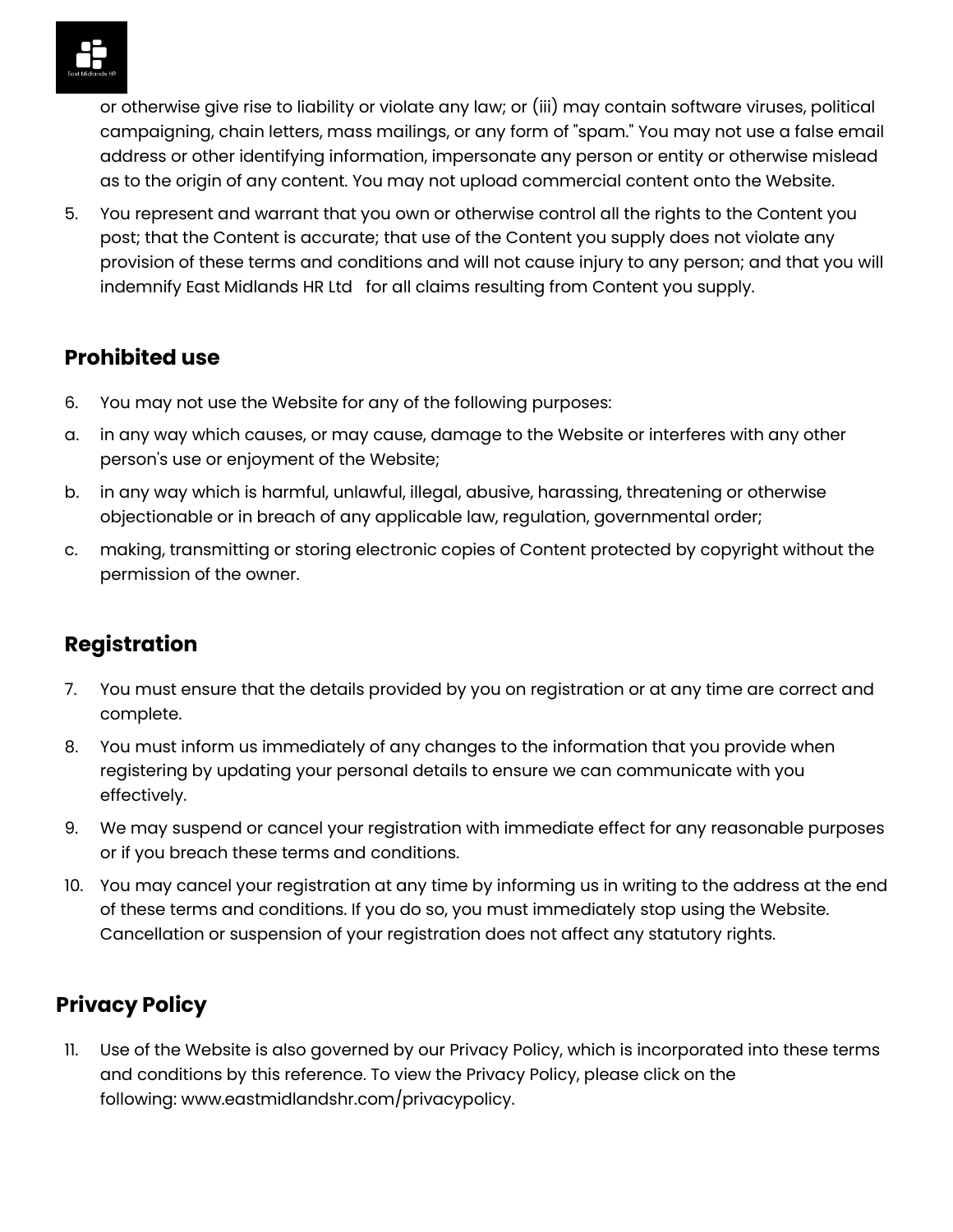

#### **Availability of the Website and disclaimers**

- 12. Any online facilities, tools, services or information that East Midlands HR Ltd makes available through the Website (the **Service**) is provided "as is" and on an "as available" basis. We give no warranty that the Service will be free of defects and/or faults. To the maximum extent permitted by the law, we provide no warranties (express or implied) of fitness for a particular purpose, accuracy of information, compatibility and satisfactory quality. East Midlands HR Ltd is under no obligation to update information on the Website.
- 13. Whilst East Midlands HR Ltd uses reasonable endeavours to ensure that the Website is secure and free of errors, viruses and other malware, we give no warranty or guaranty in that regard and all Users take responsibility for their own security, that of their personal details and their computers.
- 14. East Midlands HR Ltd accepts no liability for any disruption or non-availability of the Website.
- 15. East Midlands HR Ltd reserves the right to alter, suspend or discontinue any part (or the whole of) the Website including, but not limited to, any products and/or services available. These terms and conditions shall continue to apply to any modified version of the Website unless it is expressly stated otherwise.

### **Limitation of liability**

- 16. Nothing in these terms and conditions will: (a) limit or exclude our or your liability for death or personal injury resulting from our or your negligence, as applicable; (b) limit or exclude our or your liability for fraud or fraudulent misrepresentation; or (c) limit or exclude any of our or your liabilities in any way that is not permitted under applicable law.
- 17. We will not be liable to you in respect of any losses arising out of events beyond our reasonable control.
- 18. To the maximum extent permitted by law, East Midlands HR Ltd accepts no liability for any of the following:
- a. any business losses, such as loss of profits, income, revenue, anticipated savings, business, contracts, goodwill or commercial opportunities;
- b. loss or corruption of any data, database or software;
- c. any special, indirect or consequential loss or damage.

#### **General**

19. You may not transfer any of your rights under these terms and conditions to any other person. We may transfer our rights under these terms and conditions where we reasonably believe your rights will not be affected.